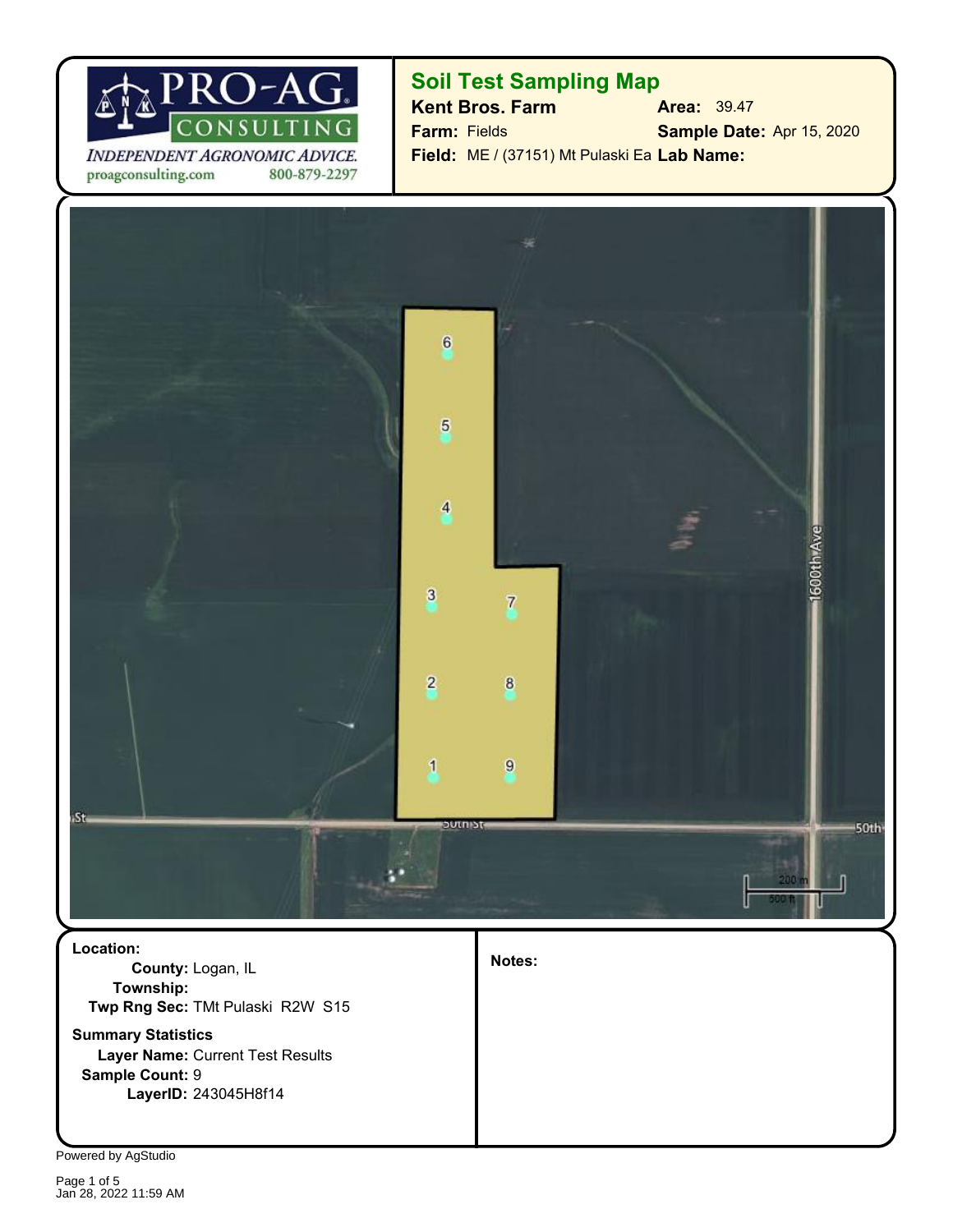

**Soil Test Map Report - PHW**

**Sample Date** Apr 15, 2020 **Field** ME / (37151) Mt Pulaski Ea **Lab Name Farm:** Fields **Kent Bros. Farm Area:** 39.47

ஃ ക 4 ஃ 1 å ക 73  $7.0$ .St. **BUTHER** 50th

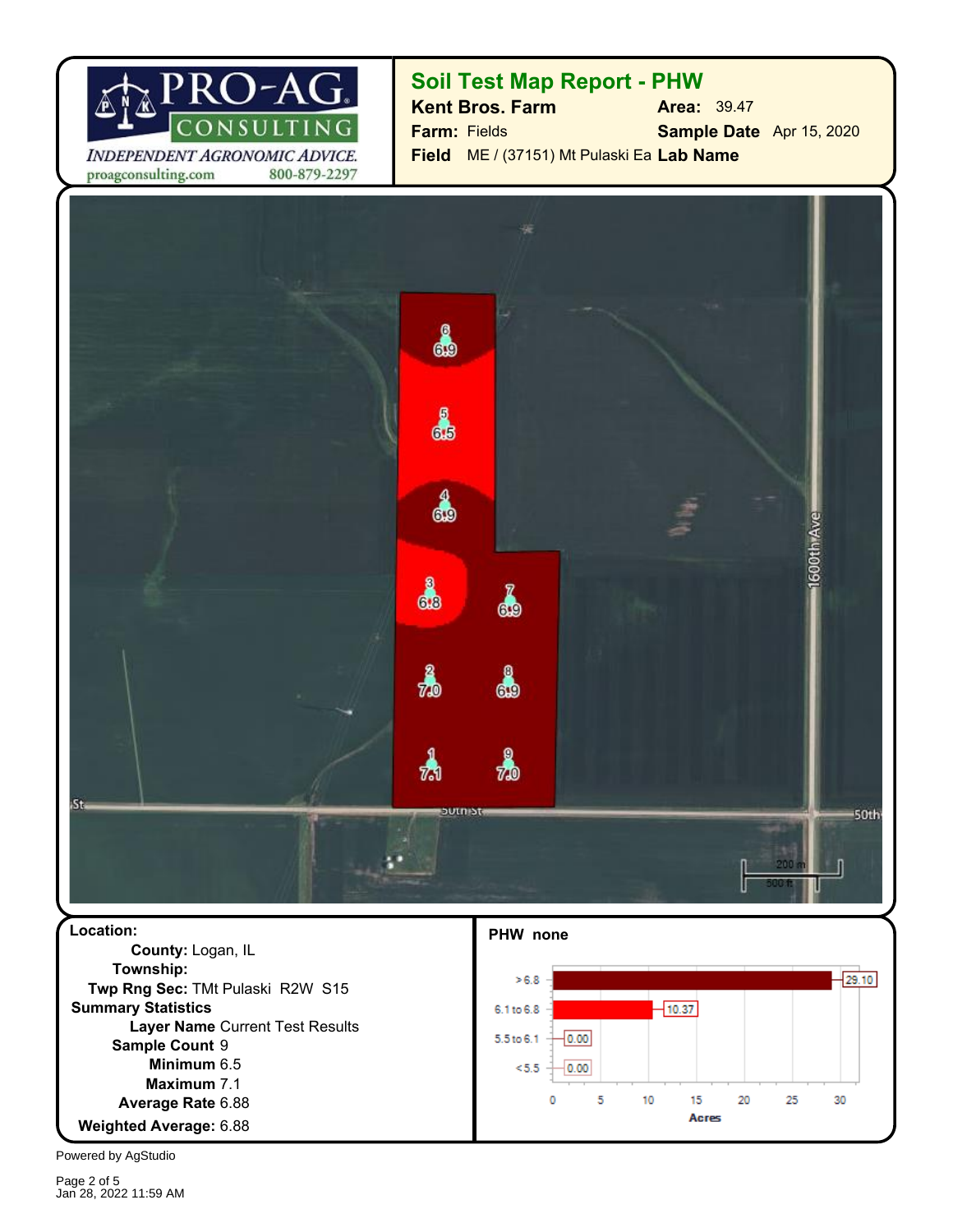

**Soil Test Map Report - P1**

**Sample Date** Apr 15, 2020 **Field** ME / (37151) Mt Pulaski Ea **Lab Name Farm:** Fields **Kent Bros. Farm Area:** 39.47

 $6$ 47  $\sqrt{5}$ 24  $\overline{4}$  $42$ 600th Ave 鳥 Å  $\sqrt{2}$  $\mathbf{B}$ 26 46  $\mathbf{9}$ 8 40 .St. **SULTIST** 50th

**Location: P1 lbs per acre (st) County:** Logan, IL **Township:**  $-0.00$  $>70.0$ **Twp Rng Sec:** TMt Pulaski R2W S15 **Summary Statistics**  $-12.90$ 50.0 to 70.0 **Layer Name** Current Test Results 35.0 to 50.0  $19.36$ Sample Count 9 24 **Minimum**  $< 35.0$  $-7.21$ **Maximum** 70 0 5 10 15 20 Average Rate 46.42 **Acres** 46.4 **Weighted Average:**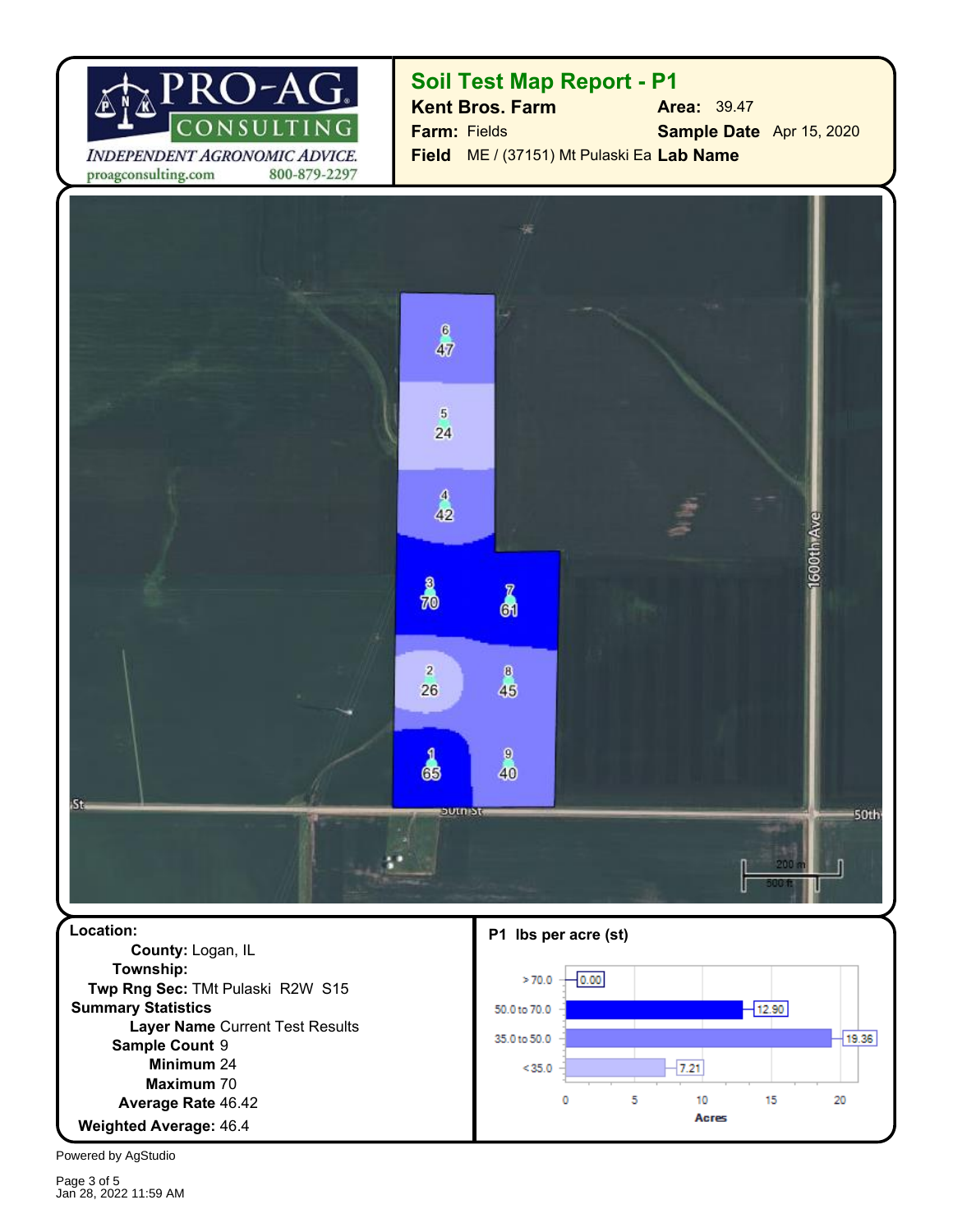

## **Soil Test Map Report - K**

**Sample Date** Apr 15, 2020 **Field** ME / (37151) Mt Pulaski Ea **Lab Name Farm:** Fields **Kent Bros. Farm Area:** 39.47

82 5 279  $\frac{4}{33}$ Oth Ave த் 48 ஃ 439 2  $\pi$ .St. **butnist** 50th

**Township:** 279 **Minimum** 412.25 **Weighted Average: Average Rate 412.39 Maximum** 706 Sample Count 9 **Layer Name** Current Test Results **Summary Statistics Twp Rng Sec:** TMt Pulaski R2W S15 **Location: K lbs per acre (st) County:** Logan, IL